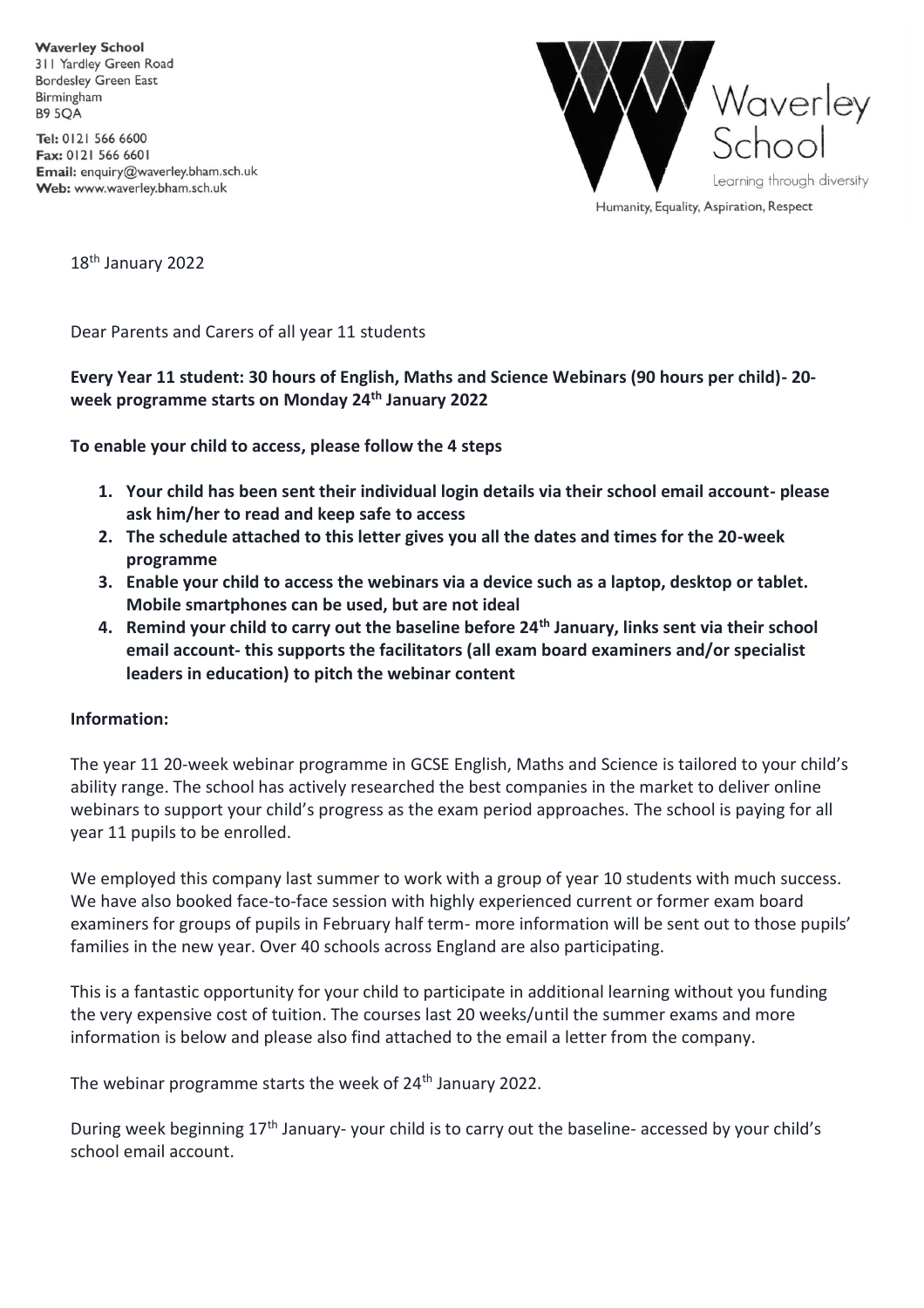Here is the programme timetable:

[Impress Year 11 Programme Timetable from January 2022](https://impress.education/wp-content/uploads/2021/12/KS4-Online-Timetable-2022.pdf)

Yours sincerely,

 $\mathcal{K}$ llox $d$ 

Mrs A Lloyd Co-Principal

# **Information from the company:**

Impress Online offers a structured program for Key Stage 4 students, in particular Year 11.

Providing a live teaching experience throughout 20 weeks, each lesson is based around misconceptions, misunderstandings and the most commonly found challenging aspects of the relevant GCSE courses.

## **Program structure**

The 20-week program delivers courses in English, Maths and Science.

Each week we teach 3 separate sessions per course targeting different student abilities based on 'expected grade' ranges, namely grades 2-4, grades 5-6 and grades 7-9. Students will attend one of the weekly sessions per subject, depending on their *expected grade* range for that subject.

Each session is 90mins. In total, the program delivers 30hrs of live intervention per subject to each student, prior to and in preparation for each paper the students will sit in this year's exam season.

Each course subject is divided into 4 segments of 5 weeks each.

# **Course Design**

The courses were designed using a combination of information from a multitude of resources. The focus for the course was always around misunderstanding, miscommunication and the most challenging areas of a specification.

The staff involved in the curriculum design have significant experience in their own specific subject fields, as well as and including being senior examiners, mastery specialists, Specialist Subject Leaders in Education or Lead Practitioner in Educations in the relevant subject areas. In addition, Impress staff carried out their own research, as well as using established research from renowned and well respected educational bodies like the Education Endowment Fund. In addition, senior examiners reports were used as a source, from the five years prior to Covid-19, providing a fantastic landscape from which to create an incredible curriculum**.**

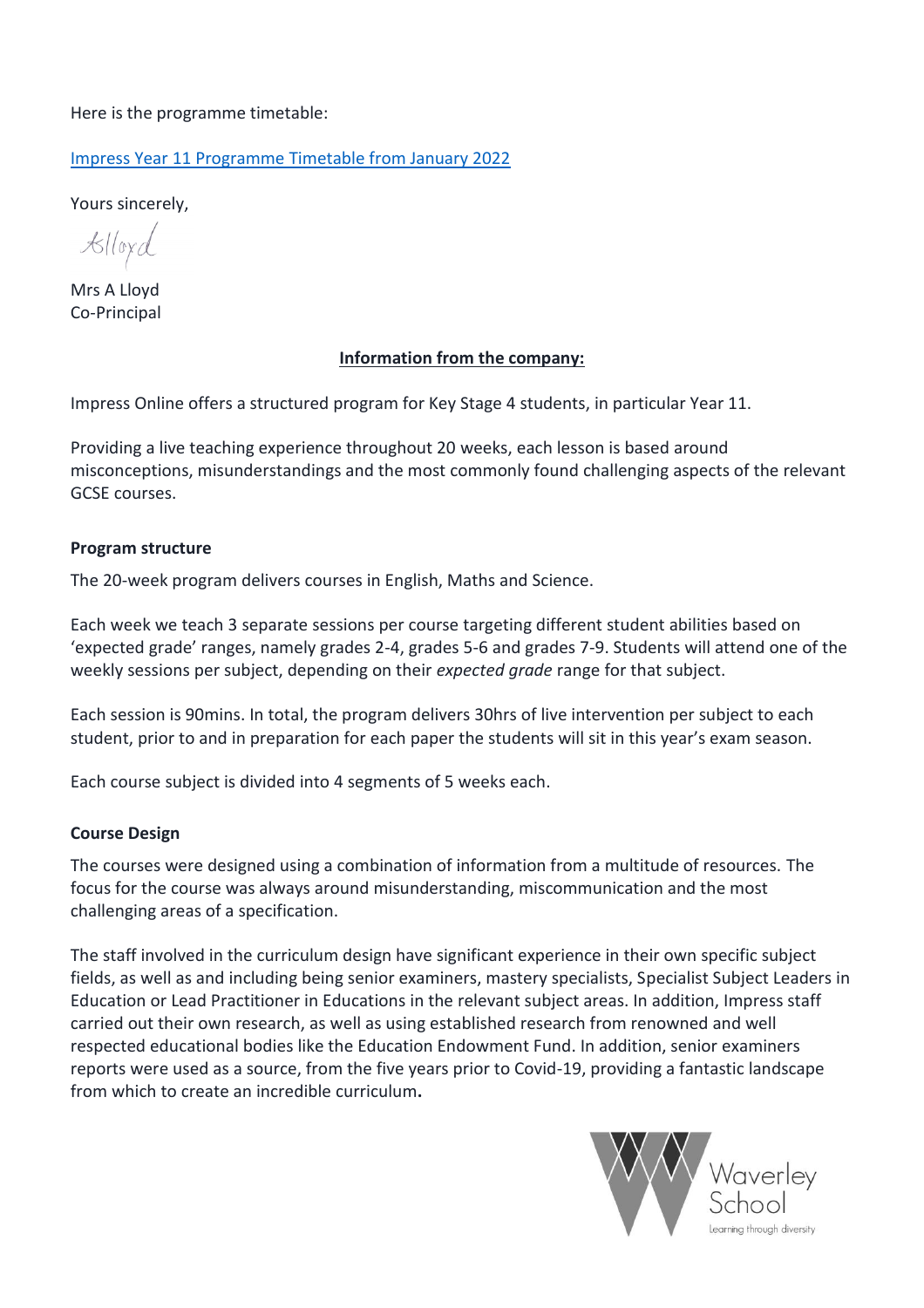#### **Assessment**

At the start of each 5-week segment there will be a baseline assessment of student ability. Then, at the end of the first, second and third 5-week segment, there will be a comparative assessment, allowing us to report on student progress.

At the end of the final 5 week segment the students will sit their terminal GCSE examinations.

#### **Attendance & Engagement**

Our platform allows us to report but the weekly attendance of each student, and their engagement during the live sessions via polls.

During each session we conduct up to 3 live polls that help us measure and report student engagement.

#### **Qualitative Evaluation**

At the start of the 20-week course, the students will be given an anonymous questionnaire looking at their attitudes to learning, what they think of their own ability and their satisfaction levels.

At the end of each 5 week block the students will be given a questionnaire, in addition to the qualitative assessment, looking at their enjoyment, access, satisfaction and perception of their own progress.

#### **Safeguarding**

Safeguarding is of paramount importance to Impress and we operate robust safeguarding policies across the organisation for both onsite and offsite activities.

For information relating to the security and safeguarding of the online platform please see the company policies for further information. Available here: <https://impress.education/>

#### **Recruitment of Staff**

We look for the very best professionals in their fields. Each tutor is individually headhunted with the assistance of our recruitment department and only invited to apply once specific criteria are met. We have a dedicated business administration team to ensure our selection and recruitment policies are followed strictly and this gives our clients' confidence that we are providing a safe and expert environment for students.

We forge strong partnerships based on our deep commitment to promote safe recruitment; our internal procedures are vigorous and in line with safer recruitment principles. We ensure all our tutors are recruited in accordance with the latest legislative advice and ensure our recruitment process is transparent to our clients.

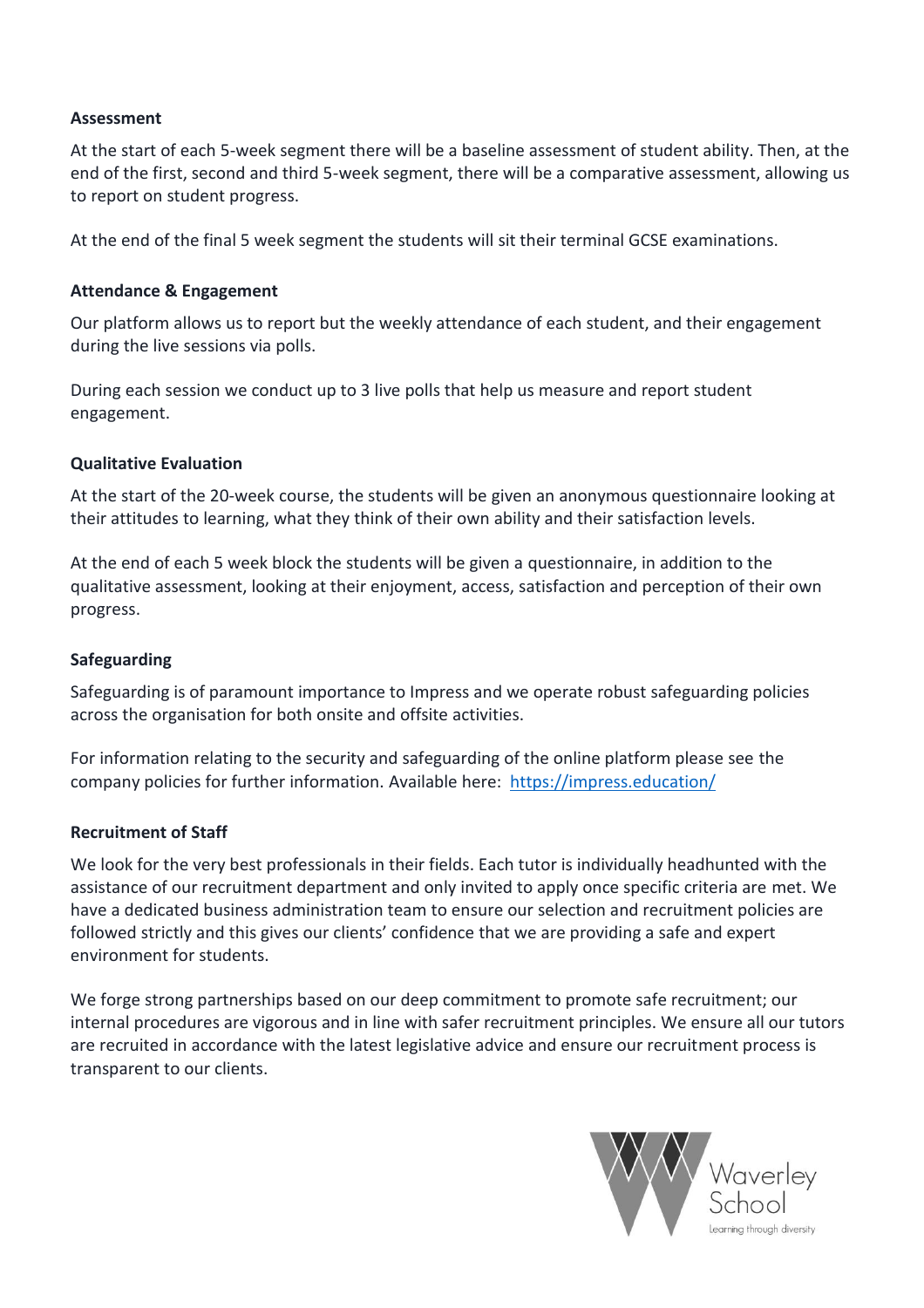Our staff are selected once they have had full background checks and are fully DBS checked. Our core business model and ethos is on the basis that we provide high-calibre teaching experts. On that basis, we ensure a robust safeguarding and recruitment and selection procedure is followed when selecting staff.

# **Staff Security and Monitoring**

- All staff will be given identifying name badges and lanyards so are easily identifiable to students/parents and other staff. Each staff member will be given allotted online access to carry out their designated online classes only.
- Only those provided with online access will be able to access the online learning environment.
- Impress will be carrying out monitoring of sessions in a remote capacity to ensure the smooth operation of sessions and to ensure the security and safety of students and the quality of provision
- All sessions are run using tight security protocols to ensure only allocated users can login to the platform.
- Our staff are issued with a Code of Conduct that governs their environment, dress code and conduct in front of students at all times. In addition, we will carry out live spot checks throughout the course sessions to ensure our tutors abide by our Code of Conduct at all times. If a concern is raised with us at any point throughout the course it will be investigated and dealt with immediately.
- All of our teachers hold a current DBS and have undergone extensive safeguarding checks and have undertaken annual safeguarding training.

# **Data Security**

We take Data Security extremely seriously and work with a number of GDPR and security specialists to ensure our compliance with the latest legislation. Our policies and procedures are reviewed regularly.

Importantly, we have designed our online platform to operate **without the need for any personally identifiable student data whatsoever**. Students access the platform securely and anonymously, and no personally identifiable data is logged, stored or transferred to any third party whatsoever.

As a result, this provides you as a data processor with the assurance that no personal data is at risk and our GDPR obligations are met.

As a result, this provides you as a school leader with the assurance that no personal data is at risk and our GDPR obligations are not only met but we have ensured that we use any technical and security means available to us to protect students and schools from data loss.